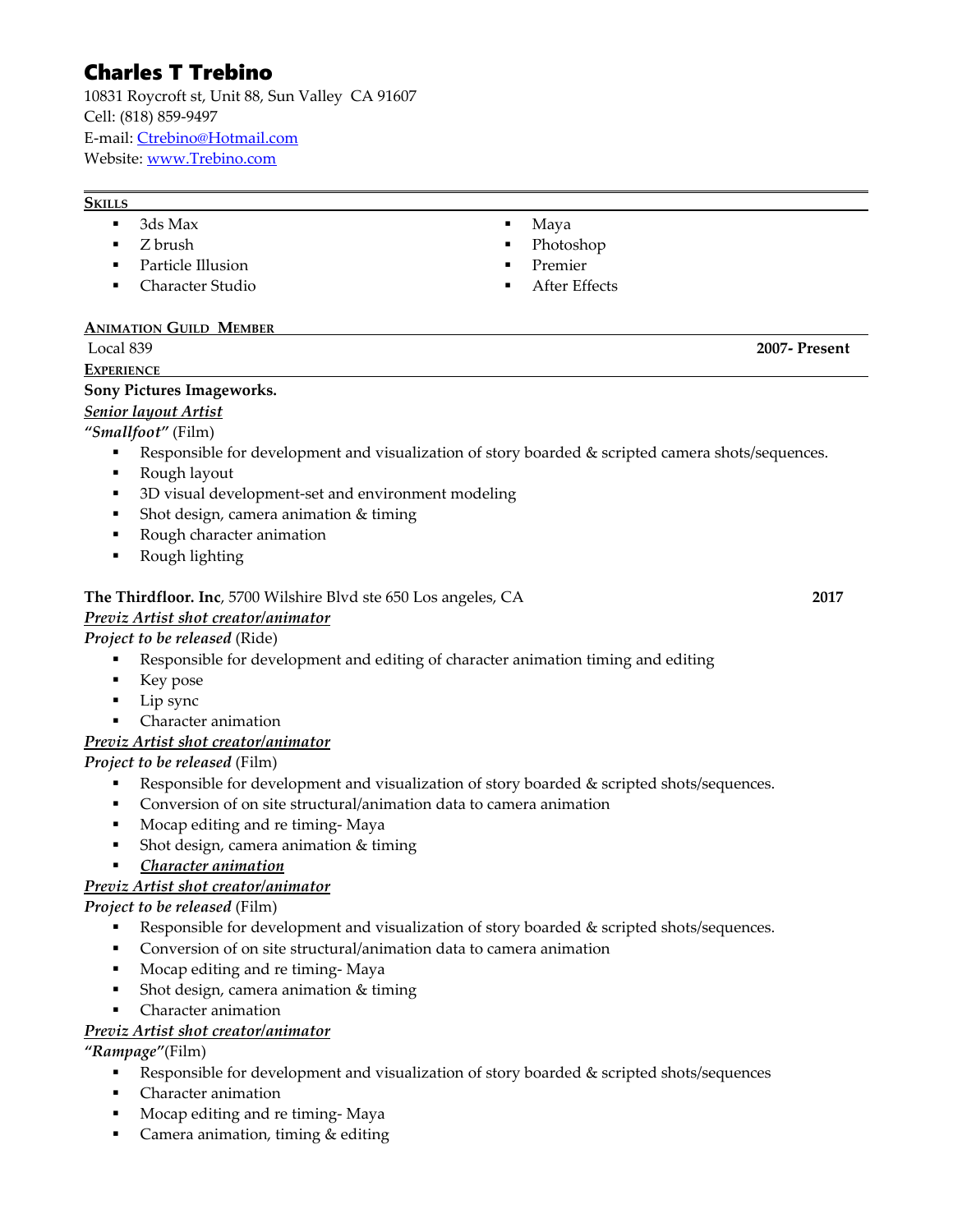#### **Original Force 3D**, 8671 Hayden Place Culver city, CA **2015- 2016**

#### *Lead layout Artist*

# *Duck Duck Goose* (Film)

- **Responsible for development and visualization of story boarded & scripted shots/sequences.**
- 3D visual development- set and environment modeling
- **Implementation and setup of story-boarded animatics into Maya sequencer**
- **Shot design, camera animation & timing**
- Rough layout
- Rough prop modeling and rigging
- **Rough character animation**
- Rough lighting and depth of field
- Flix testing and implementation into Maya sequencer /Layout pipeline.

# **Tool and pipeline development**

# *Lead layout Artist*

*QQ Speed* (Film)

- 3D visual development- set and environment modeling to scale
- **•** Character Animation (Film trailer)
- Final camera layout (Film trailer)
- Final set dressing (Film trailer)

# **RGH Entertainment**, Woodland Hills, CA **2013- 2015**

# *3D Story Artist*

*The Santa Story* (Film)

- Responsible for development and visualization of story boarded & scripted shots/sequences.
- Shot design, camera animation & timing
- Character Animation (Film trailer)
- Final camera layout (Film trailer)
- Rough layout
- Rough prop modeling and rigging
- **Rough character animation**
- **Tool and pipeline development**

#### **Dreamworks Animation**, Sherman Oaks, CA **2011- 2012**

#### *Senior 3D Layout Artist*

*Dragons, Riders of Berk* (TV)

- **Responsible for development and visualization of story boarded & scripted shots/sequences.**
- Shot design, camera animation & timing
- Rough prop modeling and rigging
- Rough character animation
- **Tool and pipeline development**

#### **Crest Animation Productions, Burbank, CA 2011- 2012**

# *Lead 3D Layout Artist/ Final Layout Artist*

*The Swan Princess Christmas (Film)*

- **Responsible for development and visualization of story boarded & scripted shots/sequences.**
- **Shot design, camera animation & timing**
- Rough prop modeling and rigging
- Rough character animation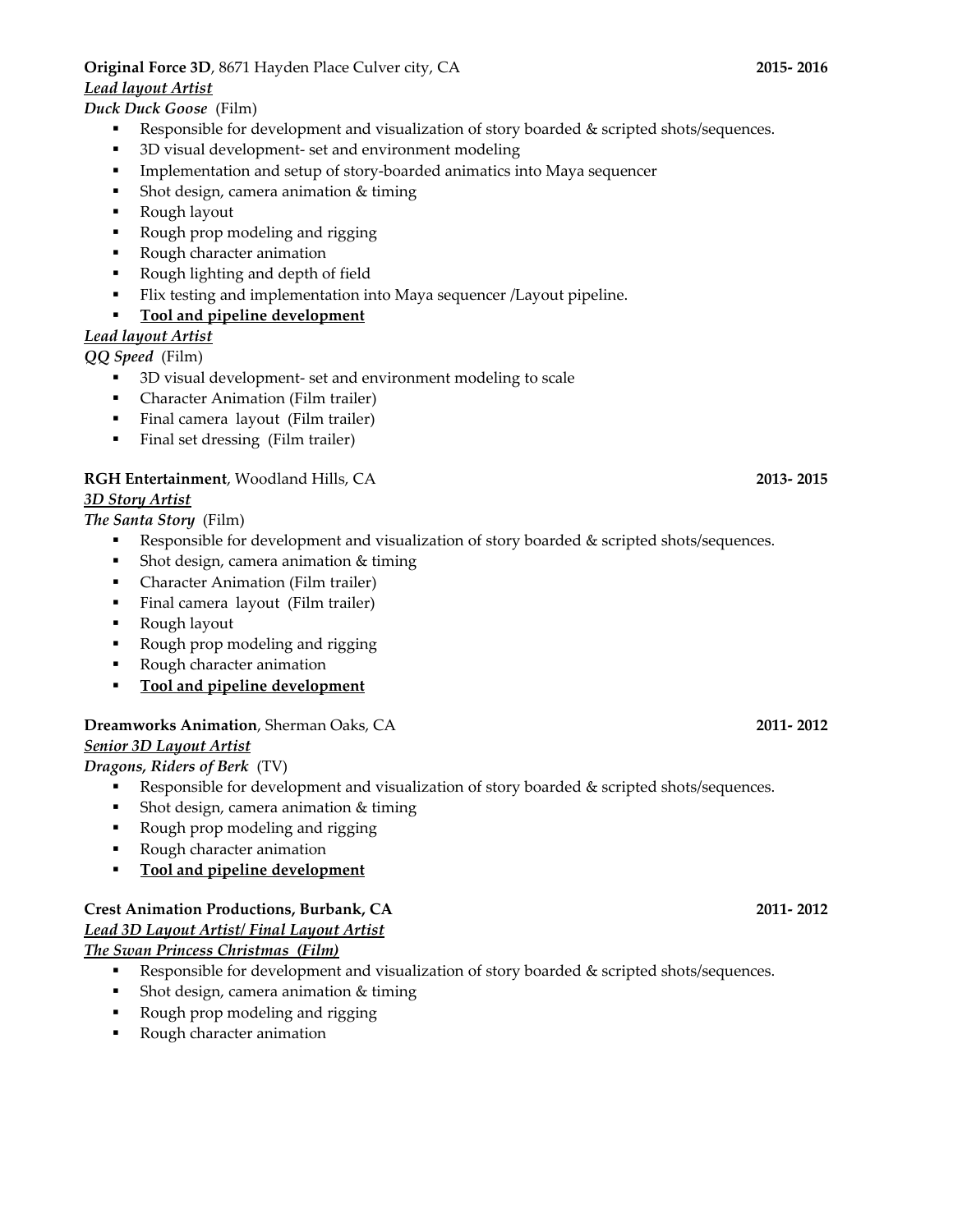### **Disney Toon Studios**, Glendale, CA **2008- 2011**

#### 3D Pre-viz/Layout Artist

## *Tinkerbell & The Pixie Hollow Games* (TV)

- Rough set modeling and rigging (Set schematics)
- Rough prop modeling and rigging.
- Tool and pipeline development

# 3D Pre-viz/Layout Artist

#### *Tinkerbell & The Mysterious Winter Wood* (Film)

- **Responsible for development and visualization of story boarded & scripted shots/sequences.**
- Shot design, camera animation & timing
- Rough set modeling and rigging (Set schematics)
- Rough prop modeling and rigging
- 2D particle effects.
- Rough character animation
- $\blacksquare$  Tool and pipeline development

#### 3D Pre-viz/Layout Artist

#### *Tinkerbell & The Great Fairy Rescue* (Film)

- Responsible for development and visualization of story boarded & scripted shots/sequences.
- **Shot design, camera animation & timing**
- Rough set modeling and rigging (Set schematics)
- Rough prop modeling and rigging
- 2D particle effects.
- Rough character animation
- **Tool and pipeline development**

#### 3D Story Artist

#### *Disney Channel "Pixie Previews" Animated Shorts* (TV)

- Responsible for development and visualization of original story shots/sequences
- Shot design, camera motion & timing.
- Character animation blocking

#### 3D Pre-viz/Layout Artist

#### *Disney Channel "Pixie Previews" Animated Shorts* (TV)

- Responsible for development and visualization of story boarded shots
- Shot design, camera motion & timing
- 2D particle effects.
- Character animation blocking

# 3D Pre-viz Artist

# *Disney Channel Tinkerbell ID's* (TV)

- Responsible for development and visualization of story boarded shots
- **Shot design, camera motion & timing**
- 2D particle effects.
- **•** Character animation blocking

#### 3D Pre-viz Artist

# *Tinkerbell Lost Treasure* (Film)

- Responsible for development and visualization of story boarded & scripted shots/sequences.
- Rough set modeling and rigging (Set schematics)
- Rough prop modeling and rigging
- Shot design, camera motion & timing
- 2D particle effects.
- Rough Character animation.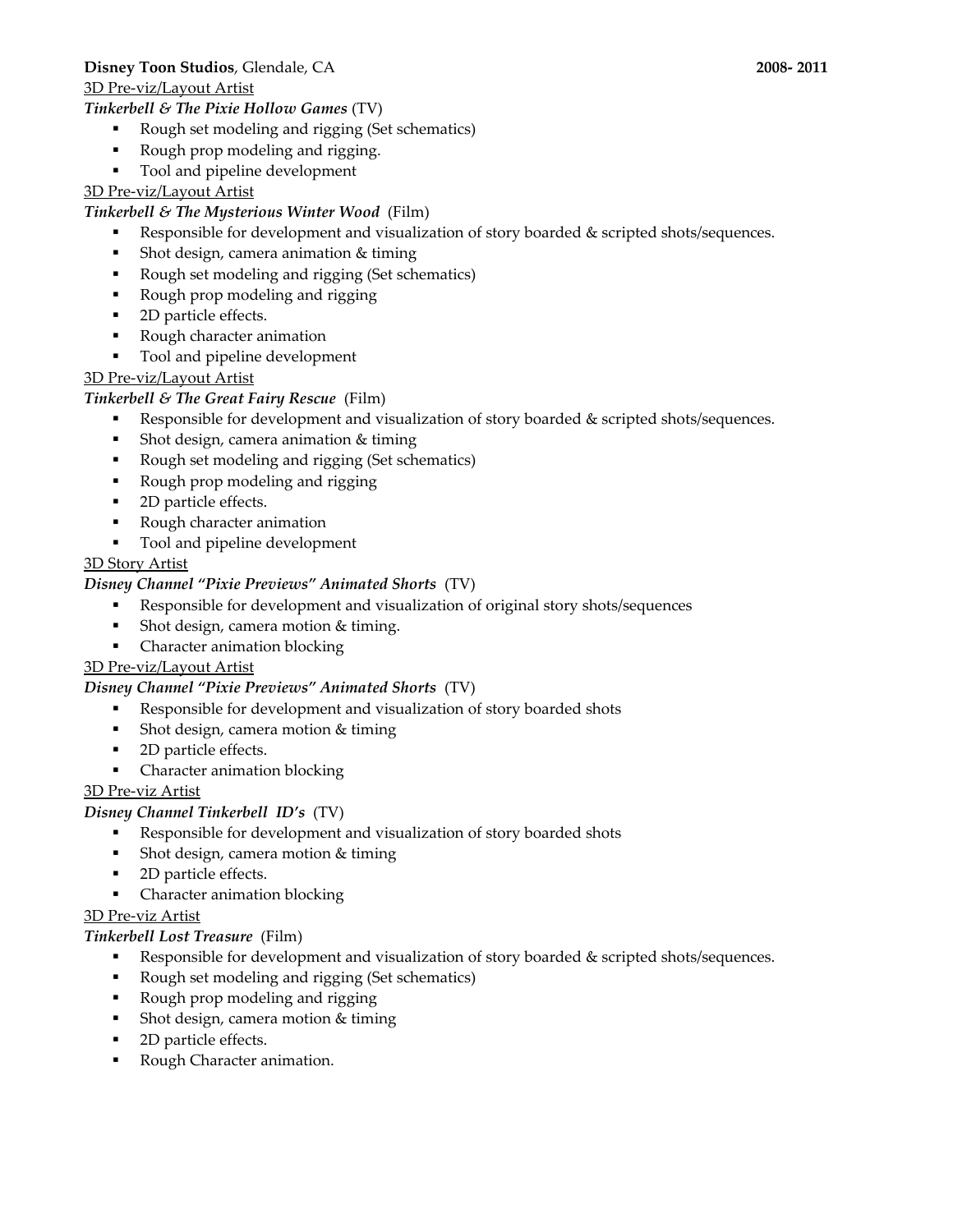#### **Hyper Image Studios**, Glendale, CA **2008- 2008**

#### 3D Pre-viz Layout Artist

#### *Simpson Movie Ride* (Film Ride)

- Responsible for development, editing and visualization of story boarded shots.
- **Shot design, camera motion & timing**
- 2D particle effects.
- **Character animation.**

## **IMAGI**, Los Angeles, CA **2007- 2008**

## 3D Rough Layout Artist

*Gatchaman* (Film)

- Responsible for development and visualization of story boarded & scripted shots.
- **Shot design, camera motion & timing**
- 2D particle effects.
- **Rough character animation.**

#### **Frantic Films**, Los Angeles, CA

#### 3D Pre-Viz Artist

#### *X-men Origins: Wolverine* (Film)

- Responsible for development and visualization of story boarded & scripted shots.
- Pitched, pre-vized and animated original sequences for director
- **Shot design, camera motion & timing.**
- **Character animation.**
- Character rigging
- **•** Vehicle animation

#### Freelance 3D Animator - Modeler

*Asylum* (Film)

- **Character Animation.**
- Shot design, camera motion & timing
- **Match moving animation to finished plate**
- **Camera mapping.**

#### **Golden Era Productions**, Hemet, CA **2006 - 2007**

Digital Artist

- Compositing, broadcast logo modeling and animation.
- Modeler and texture artist.
- Character animation

#### **TECHNICOLOR Creative Services**, Burbank, CA

#### 3D In game Cinematic Layout Artist

*God Of War 2* (Video game)

- Responsible for development and visualization of story boarded & scripted shots.
- Shot design, camera motion & timing.
- Rough Character animation.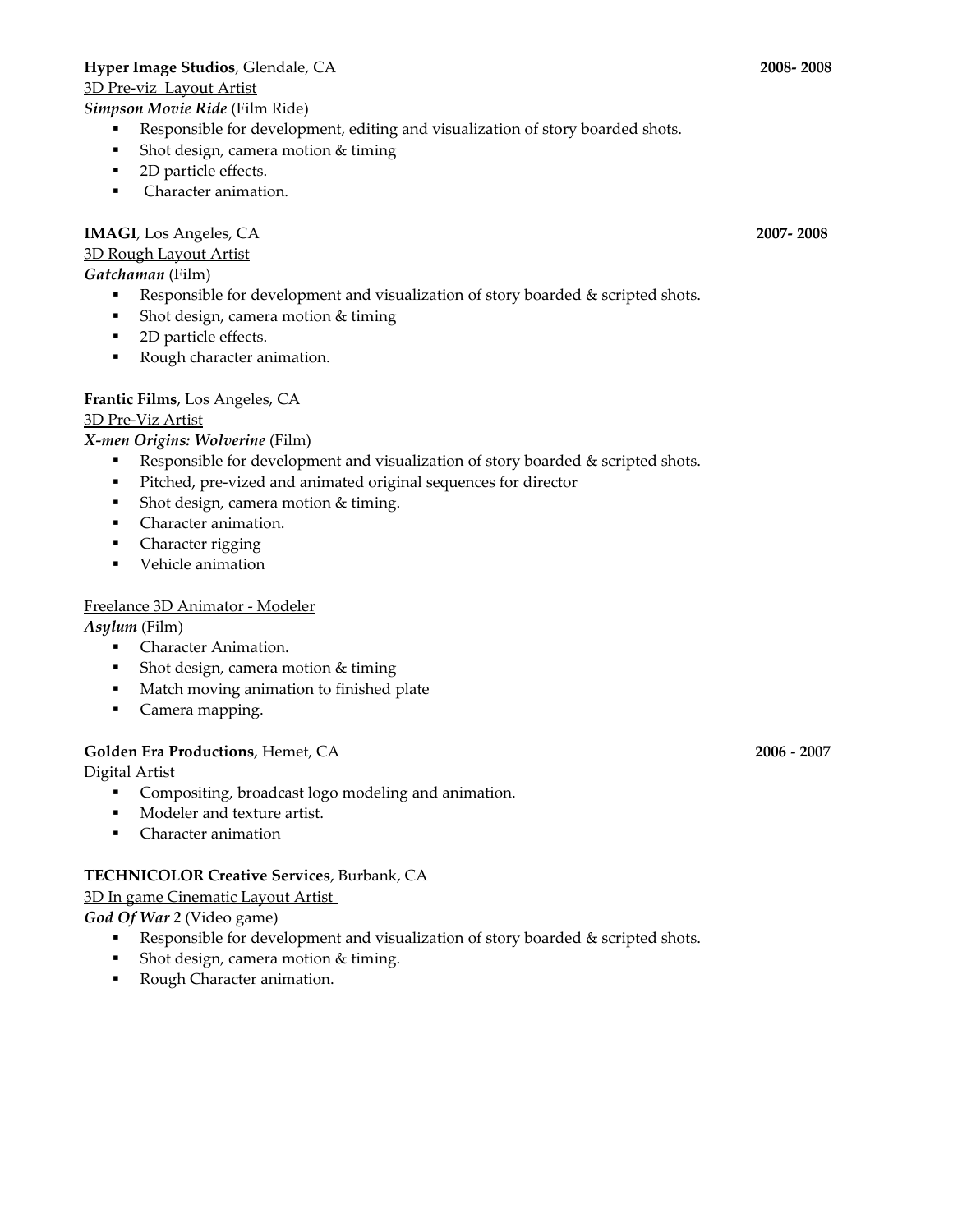# **IMAGI**, Los Angeles, CA **2005 - 2006**

3D Rough Layout Artist

#### *Teenage Mutant Ninja Turtles* (Film)

- Responsible for development and visualization of story boarded & scripted shots.
- Shot design, camera motion & timing.
- Rough Character animation.

## **Golden Era Productions**, Hemet, CA

#### Digital Artist

- Com positing, broadcast logo modeling and animation.
- **Modeler and texture artist.**
- Character animation

#### **Frantic Films**, Los Angeles, CA

#### Freelance 3D Modeler

*Superman Returns* (Film)

- Responsible for design and modeling of various film resolution models.
- Conceived, designed, modeled, and textured various models.
- Worked with modeling supervisor to develop modeling approach and workflow.

#### 3D Pre-Viz Artist

*X men 3* (Film)

- **Responsible for development and visualization of story boarded & scripted VFX shots.**
- Shot design, camera motion & timing.
- Character animation.

#### *Poseidon* (Film)

- Responsible for development and visualization of story boarded & scripted VFX shots.
- Shot design, camera motion & timing.
- **Character animation.**
- 3d modeling of digital sets to scale.
- Set up simulated and edited physics based animations for various shots.
- Worked in conjunction with VFX Supervisor & Pre-viz supervisor to develop scripted non story-boarded shots.

# **Butler Digital**, Glendale, CA **2003 - 2004**

Digital Artist

- Responsible for various standard def, high def and multimedia projects.
- Concept designer, modeler and texture artist.
- **Compositing, broadcast logo modeling and animation.**
- Worked in conjunction with art director to conceive, develop and output projects to appropriate mediums.

#### **VIP Envision Multimedia**, Pittsburgh, PA **2002 - 2003**

Digital Artist

- Responsible for development of Children's 3d interactive multimedia CD-rom.
- Character designer, modeler, & rigger.
- Provided set design layout and lighting.
- Worked with web development company to create interactive game and web site.